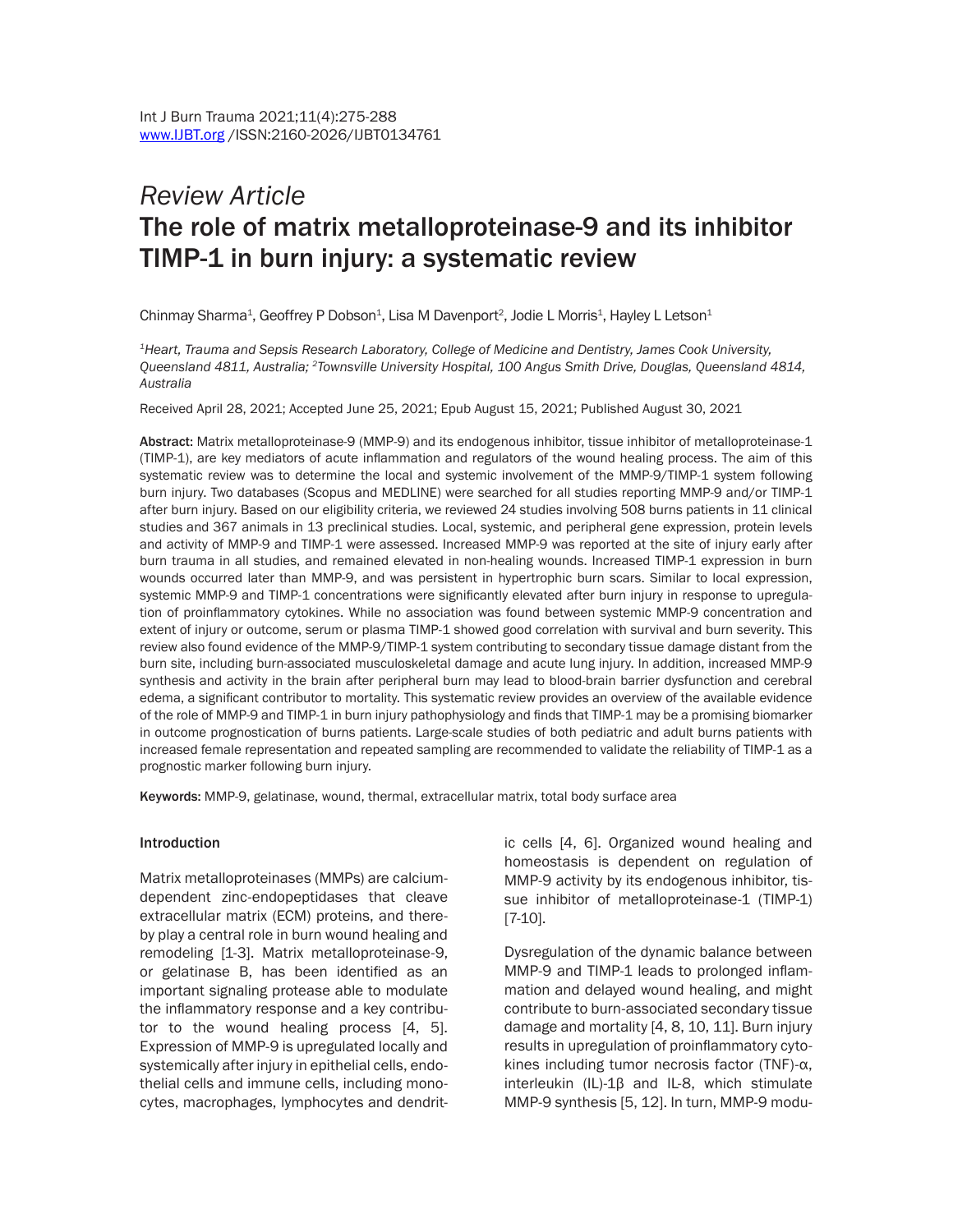lates the inflammatory response by cleaving IL-1β and IL-8, increasing their biologic activity and potency [12, 13]. TIMP-1 also has a broad range of downstream signaling effects including preservation of endothelial cells and platelets [7]. Through these effects, MMP-9 and its inhibitor TIMP-1 may contribute to microvascular hyperpermeability and subsequent burnassociated edema [10]. A more thorough understanding of these pathophysiologic responses is required to project patient outcomes and develop new therapeutic strategies. In response to the exponential increase in MMP-9 research in the past few decades [4], we conducted a systematic review to determine the role of the MMP-9/TIMP-1 system in burn injury. This review provides an overview of the available evidence in both preclinical and clinical studies, with recommendations for future research.

### Materials and methods

This systematic review was conducted and is reported using the Preferred Reporting Items for Systematic Reviews and Meta-Analyses (PRISMA) guidelines [14].

# *Eligibility criteria*

All studies reporting MMP-9 and/or TIMP-1 after burn injury were included. The search strategy included the following terms: "*matrix metalloproteinase*" or "*collagenase*" or "*matrix metalloproteinase 9*" or "*gelatinase*" or "*metalloprotease*" or "*metalloendopeptidase*" or "*tissue inhibitor of metalloproteinase*" or "*tissue inhibitor of metalloproteinase-1*" and "*burns*" or *"burn injury"*. Studies on corneal burns and non-thermal burns, and studies of therapeutic interventions without an untreated burn injury group for analysis were excluded. There were no restrictions placed on Level of Evidence, study size or date of publication. Review articles, conference abstracts, and non-English studies were excluded from this review.

# *Information sources*

The literature search was conducted on publications available up to March 21, 2021. Two databases were searched: Scopus (1996-present) and MEDLINE (1946-present). Reference lists of studies retrieved in full text were also hand searched to identify additional studies.

### *Study selection*

After duplicates were removed, two investigators screened the titles and abstracts of all retrieved citations to identify eligible studies. Relevant studies were retrieved in full text and further reviewed by the same two investigators against the inclusion criteria. The full text of any studies for which a definite decision could not be made from the title and abstract alone was also retrieved. Where there was disagreement regarding study eligibility, a third investigator was consulted.

# *Data extraction and analysis*

Two investigators extracted the necessary information from identified papers using a standard form developed specifically for this review. Data were extracted for: General characteristics (authors, year, title, journal), Study characteristics (study type, level of evidence, sample size), Subject characteristics (species, age, gender), Clinical characteristics (total body surface area [TBSA], burn degree/depth), and Outcome data (parameter [MMP-9, TIMP-1], sample type, detection method, timepoints). Following data extraction, the included studies were too heterogeneous with regards to species, burn severity and degree, sample type, detection method and time from burn injury, and therefore a meta-analysis was not conducted.

# *Risk of bias assessment*

Two tools were used for Risk of Bias (RoB) Assessment depending on study type. Animal studies were assessed with The Office of Health Assessment and Translation (OHAT) RoB tool developed by the National Toxicology Program to evaluate use of randomization, blinding, and outcome assessment and reporting. The Scottish Intercollegiate Guidelines Network (SIGN) checklist was used for cohort, case-control, and cross-sectional studies to assess internal validity and risk of selection, performance, attrition and detection bias. Each study was assessed as having low, moderate, or high risk of bias.

### **Results**

The initial databases search produced 916 articles, leaving 761 unique articles when dupli-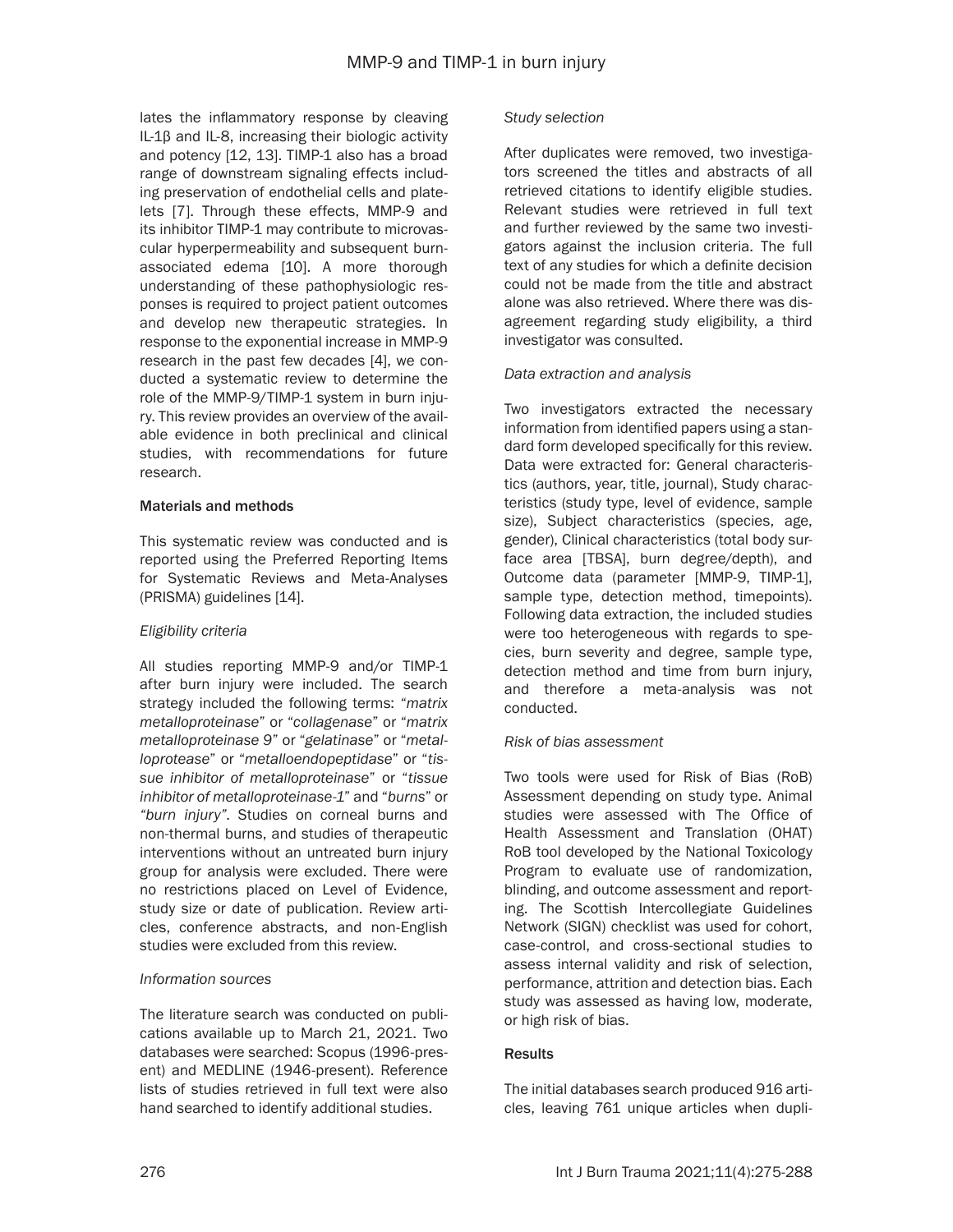

Figure 1. PRISMA flow-chart. A total of 761 studies were evaluated for reporting of MMP-9 and/or TIMP-1 after burn injury. Titles and abstracts were assessed, and 71 full-text articles were eligible for evaluation. 47 articles were excluded, and 24 articles remained for the systematic review.

cates were removed (Figure 1). Three additional articles were obtained through reference list searching. In total, 71 articles were examined in full text, after titles and abstracts were screened. Based on the eligibility criteria, 24 studies were included in this systematic review involving 508 burns patients in 11 clinical studies [5, 12, 15-23] and 367 animals in 13 preclinical studies (Table 1). Of the preclinical studies, 11 were rodent studies [3, 6, 10, 11, 24-30] and two were porcine studies [31, 32].

### *Quality and risk of bias assessment*

Risk of bias (RoB) assessment showed nine low risk, 14 medium risk, and one medium-high risk study (Table 2). Five of the preclinical studies were assessed as low risk [3, 24, 26, 28, 32] and eight were considered medium risk due to lack of randomization and/or blinding [6, 10, 11, 25, 27, 29-31]. Three of the medium risk preclinical studies did not confirm extent of burn injury [10, 11, 27]. Ten of the human studies were Level IV case-control or cohort studies, with one Level III cross-sectional study (Table 1). Four of the Level IV studies scored as low risk using the SIGN checklist (Table 2) [5, 12, 16, 17]. The Level III cross-sectional study of Nong and colleagues was medium risk because it was not blinded and the patient population was insufficiently described to assess representativeness [15]. None of the studies was classified as high risk, however the cohort study of Young and Grinnell had no control group and was medium-high risk [22]. The remaining five clinical studies were medium risk due to possible selection bias [18, 20], or because the control group was not well-defined [19, 21, 23] (Table 2).

# *General information of study population*

The extent of burn injury was highly variable across the studies, ranging from 1 to 80% TBSA burns (Table 1). Eight

studies included only full-thickness (FT) burns [6, 24-30], three covered partial thickness (PT) burns only [3, 31, 32], six included a mix of FT and PT burns [17, 18, 20-23], while one also incorporated superficial burns [12]. The remaining six studies did not report the degree or depth of burn [5, 10, 11, 15, 16, 19] (Table 1). Of the preclinical studies, six investigated juvenile animals [3, 10, 24, 25, 28, 31] and five investigated adults [6, 11, 27, 29, 30], while Simonetti and colleagues compared young (7 to 10 months) and old (19 to 28 months) rats [26]. The majority of the clinical studies evaluated adult patients, with only pediatric patients in the Dasu *et al.* and Neely *et al.* patient cohorts [19, 21]. Only ten of the 24 studies reported the gender of the burn subjects (Table 1). Male animals were exclusively used in the preclinical studies, with males also more prevalent in the clinical studies making up 58 to 77% of the patient cohort.

### *Outcome measurements*

Eleven studies reported measurements of both MMP-9 and TIMP-1, with MMP-9 only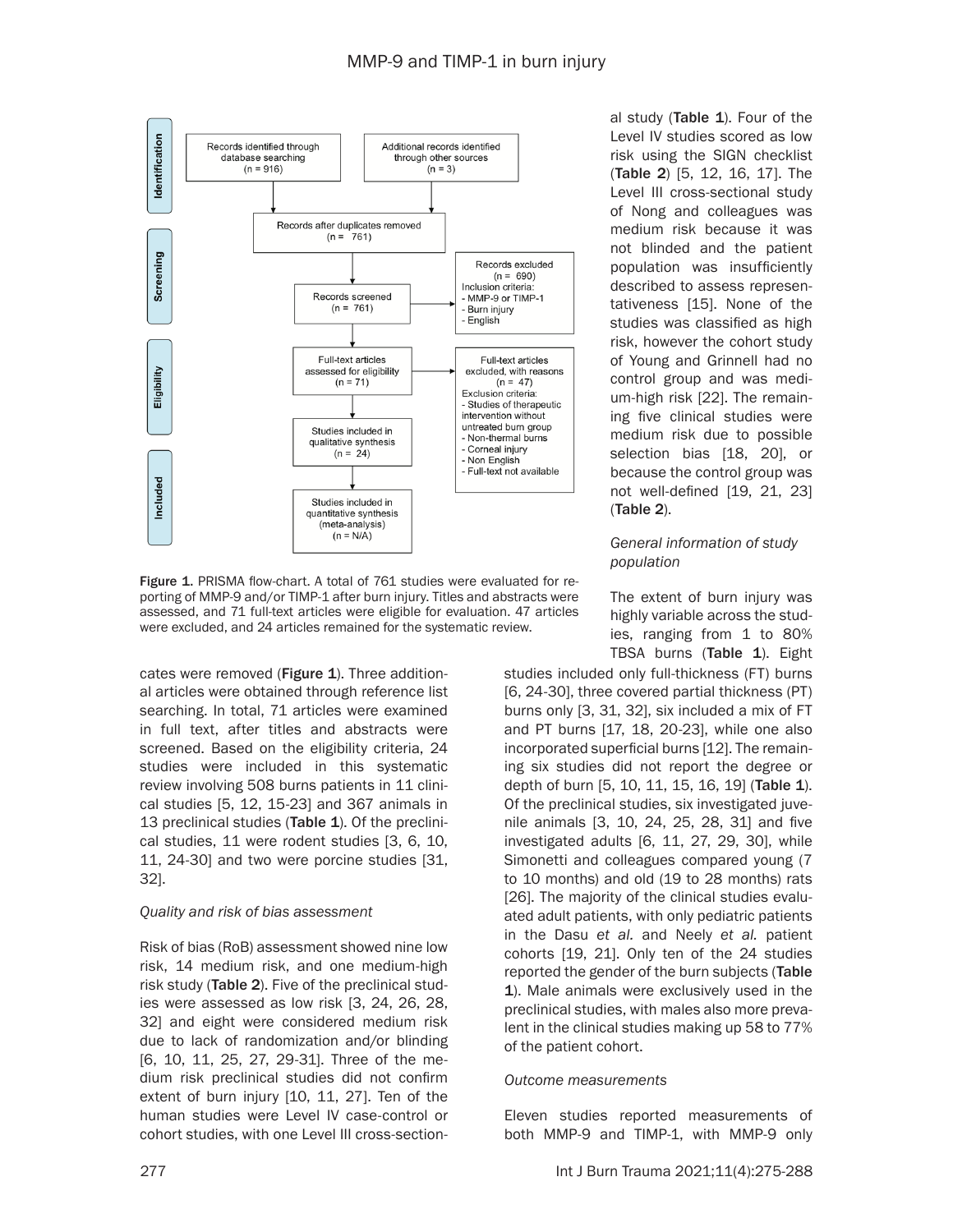# Table 1. Summary of study characteristics

| Authors                     | Year | Study type                             | Level of<br>evidence     | <b>TBSA</b>         | Degree/<br>Depth                  | Burn Type                        | Sample size                                               | <b>Species</b>       | Age                                         | Gender<br>(M/F)           |
|-----------------------------|------|----------------------------------------|--------------------------|---------------------|-----------------------------------|----------------------------------|-----------------------------------------------------------|----------------------|---------------------------------------------|---------------------------|
| Brightwell et al. [24]      | 2020 | Animal study                           | Foundational<br>evidence | 30%                 | FT.                               | Thermal                          | $n = 13$ Burn<br>$n = 4$ Control                          | C57BL/6-129<br>mouse | Juvenile (8 weeks)                          | <b>NR</b>                 |
| Hernandez et al. [11]       | 2018 | Animal study                           | Foundational<br>evidence | 40%                 | <b>NR</b>                         | Thermal                          | 40<br>$n = 11$ Control                                    | SD rat               | Adult                                       | All male                  |
| Yu et al. [3]               | 2017 | Animal study                           | Foundational<br>evidence | <b>NR</b>           | PT                                | Thermal                          | 54                                                        | Nude Mouse           | Juvenile (6 weeks)                          | NR.                       |
| Nong et al. [15]            | 2016 | Cross sectional study                  | Level III                | >20%                | <b>NR</b>                         | All                              | $n = 244$ Burn<br>$n = 35$ Control                        | Human                | <b>NR</b>                                   | <b>NR</b>                 |
| Wiggins-Dohlvik et al. [10] | 2016 | Animal study                           | Foundational<br>evidence | 30%                 | <b>NR</b>                         | Thermal                          | $n = 4$ Burn<br>$n = 4$ Sham                              | SD rat               | Juvenile<br>(5.5-9 weeks)                   | All male                  |
| Hastbacka et al. [12]       | 2015 | Cohort study                           | Level IV                 | $<$ 20% and<br>>20% | $S = 2$<br>$PT = 27$<br>$FT = 33$ | All                              | $n = 30$ TBSA>20%<br>$n = 19$ TBSA<20%<br>$n = 6$ Control | Human                | Adult (>18 years)                           | 35/14                     |
| Nagy et al. [5]             | 2015 | Retrospective cohort Level IV<br>study |                          | 15-80%              | <b>NR</b>                         | Inhalation/Blast/<br>Flame/Scald | -31                                                       | Human                | Adult (30-74 years)                         | <b>NR</b>                 |
| Kubo et al. [25]            | 2014 | Animal study                           | Foundational<br>evidence | <b>NR</b>           | FT                                | Thermal                          | $n = 40$ Burn<br>$n = 4$ Control                          | BALB/c mouse         | Juvenile (8-9 weeks)                        | All male                  |
| Simonetti et al. [26]       | 2013 | Animal study                           | Foundational<br>evidence | <b>NR</b>           | <b>FT</b>                         | Thermal                          | $n = 24$ Burn<br>$n = 16$ Control                         | Wistar rat           | Young (7-10 months)<br>Old (19-28 months)   | All male                  |
| Stagg et al. [27]           | 2013 | Animal study                           | Foundational<br>evidence | 30%                 | FT                                | Thermal                          | $n = 5$ Burn<br>$n = 5$ Sham                              | SD Rat               | Adult                                       | All male                  |
| Wang et al. [16]            | 2013 | Case-control study                     | Level IV                 | <b>NR</b>           | <b>NR</b>                         | <b>NR</b>                        | 101<br>$n = 55$ Burn                                      | Human                | Adult (17-97 years)                         | 77/24                     |
| Sio et al. [28]             | 2010 | Animal study                           | Foundational<br>evidence | 30%                 | FT                                | Thermal                          | 36                                                        | BALB/c mouse         | Juvenile (6-8 weeks)                        | All male                  |
| Ulrich et al. [17]          | 2010 | Case-control study                     | Level IV                 | $>5\%$ (21-12%)     | Dermal/FT                         | <b>NR</b>                        | 69<br>$n = 19$ Burn                                       | Human                | Adult<br>$(48.2 \pm 19 \text{ years})$      | 11/8 Burn<br>12/39 Other  |
| Reiss et al. [18]           | 2009 | Cohort study                           | Level IV                 | 1.5-17%             | PT/FT                             | <b>NR</b>                        | 20                                                        | Human                | Pediatric & Adult<br>$(5-75 \text{ years})$ | <b>NR</b>                 |
| Reyes et al. [29]           | 2009 | Animal study                           | Foundational<br>evidence | 60-70%              | FT.                               | Thermal                          | $n = 32$ Burn<br>$n = 8$ Control                          | SD rat               | Adult                                       | All male                  |
| Berger et al. [6]           | 2007 | Animal study                           | Foundational<br>evidence | 70%                 | FT                                | Thermal                          | 35                                                        | SD rat               | Adult                                       | <b>NR</b>                 |
| Swann et al. [30]           | 2007 | Animal study                           | Foundational<br>evidence | 60-70%              | FT                                | Thermal                          | 72                                                        | SD rat               | Adult                                       | All male                  |
| Dasu et al. [19]            | 2003 | Cohort study                           | Level IV                 | >40%                | <b>NR</b>                         | <b>NR</b>                        | 12                                                        | Human                | Pediatric<br>$(7.9 \pm 2.5 \text{ years})$  | N <sub>R</sub>            |
| Ulrich et al. [20]          | 2003 | Cohort study                           | Level IV                 | >5% (38-19%)        | PT/FT                             | <b>NR</b>                        | $n = 22$ Burn<br>$n = 20$ Control                         | Human                | Adult<br>$(49.32 \pm 24.2 \text{ years})$   | 14/8 Burn<br>8/12 Control |
| Neely et al. [21]           | 1997 | Case-control study                     | Level IV                 | 50%                 | Nearly<br>all FT                  | <b>NR</b>                        | 20                                                        | Human                | Pediatric<br>(17 days-15.8 years)           | <b>NR</b>                 |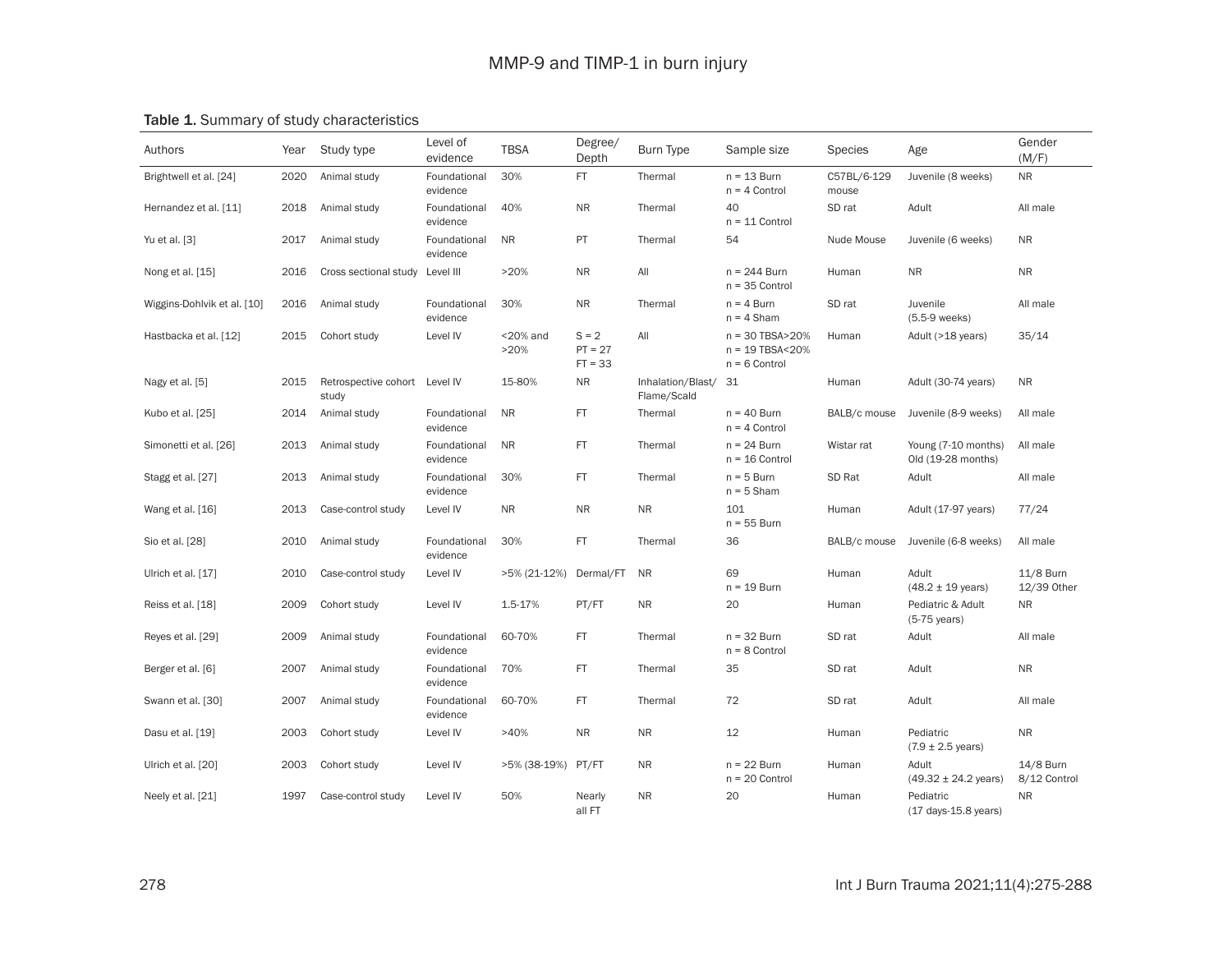# MMP-9 and TIMP-1 in burn injury

| Schaffer et al. [31]  | 1997 | Animal study | Foundational<br>evidence | <b>NR</b> | P1                      | Thermal/Laser           | 8                                | Domestic pig | Juvenile                                    | <b>NR</b> |
|-----------------------|------|--------------|--------------------------|-----------|-------------------------|-------------------------|----------------------------------|--------------|---------------------------------------------|-----------|
| Stricklin et al. [32] | 1994 | Animal study | Foundational<br>evidence | <b>NR</b> | P1                      | Thermal                 | 4                                | Pig          | <b>NR</b>                                   | <b>NR</b> |
| Young & Grinnell [22] | 1994 | Cohort study | Level IV                 | 10-43%    | $FT = 2$<br>$PT-FT = 1$ | <b>NR</b>               | C                                | Human        | Adult (42-56 years)                         | 2/1       |
| Stricklin et al. [23] | 1993 | Cohort study | Level IV                 | 1-76%     | PT/FT                   | Thermal/<br>Electricity | $n = 33$ Burn<br>$n = 3$ Control | Human        | Pediatric & Adult<br>$(1-72 \text{ years})$ | 24/7      |

NR = Not Reported; TBSA = total body surface area; S = superficial; PT = partial thickness; FT = full thickness; SD = Sprague-Dawley; M = male; F = female.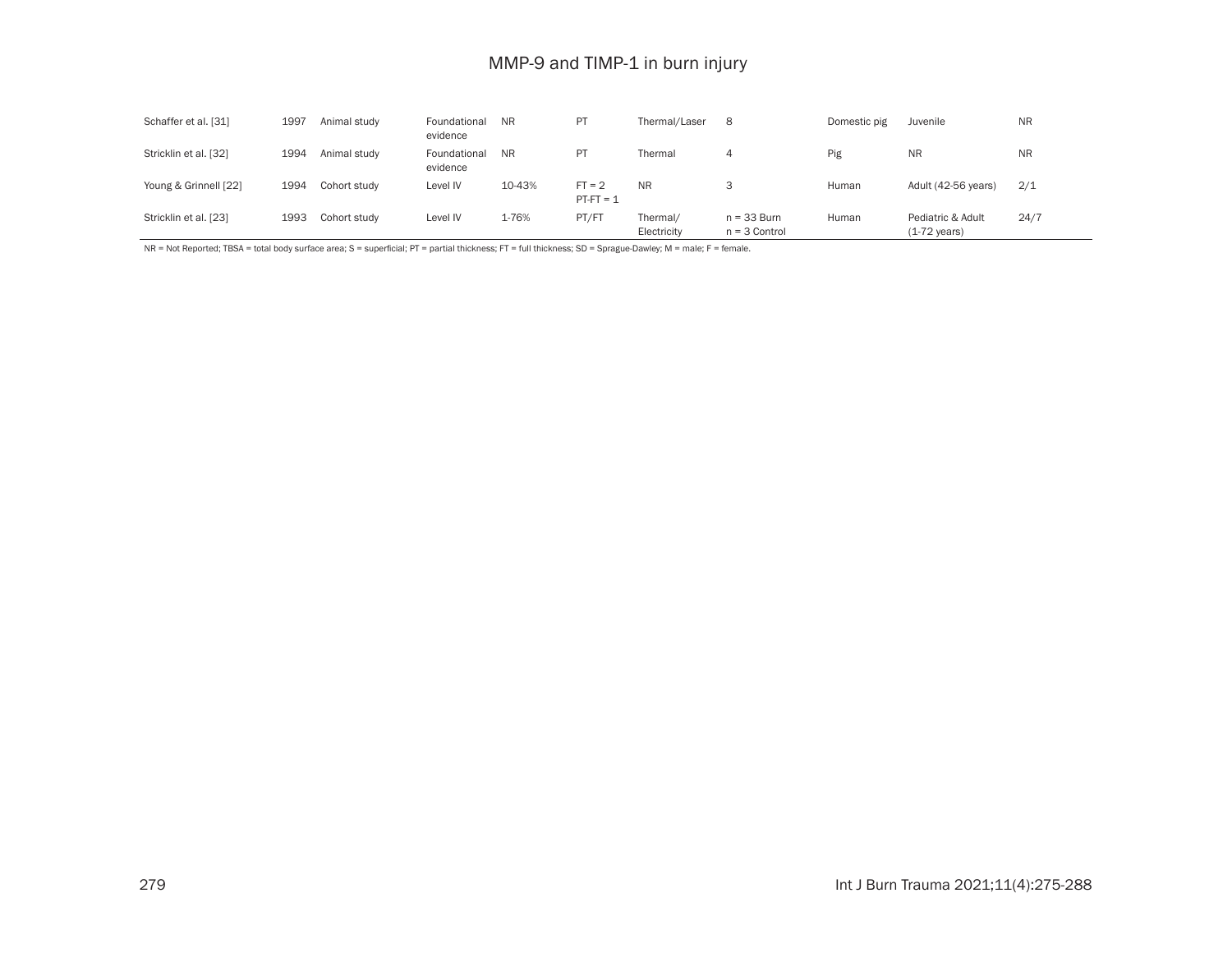| Authors                     | Year | Study type            | <b>RoB</b><br>tool | <b>Risk</b><br>assessment | Details                                               |
|-----------------------------|------|-----------------------|--------------------|---------------------------|-------------------------------------------------------|
| Brightwell et al. [24]      | 2020 | Animal study          | <b>OHAT</b>        | Low                       |                                                       |
| Hernandez et al. [11]       | 2018 | Animal study          | <b>OHAT</b>        | Medium                    | No blinding; No confirmation of injury                |
|                             | 2017 |                       | <b>OHAT</b>        |                           |                                                       |
| Yu et al. [3]               |      | Animal study          |                    | Low                       |                                                       |
| Nong et al. [15]            | 2016 | Cross-sectional study | <b>SIGN</b>        | Medium                    | No blinding; No population details                    |
| Wiggins-Dohlvik et al. [10] | 2016 | Animal study          | <b>OHAT</b>        | Medium                    | No randomization, blinding, or confirmation of injury |
| Hastbacka et al. [12]       | 2015 | Cohort study          | <b>SIGN</b>        | Low                       |                                                       |
| Nagy et al. [5]             | 2015 | Cohort study          | <b>SIGN</b>        | Low                       |                                                       |
| Kubo et al. [25]            | 2014 | Animal study          | <b>OHAT</b>        | Medium                    | No randomization or blinding                          |
| Simonetti et al. [26]       | 2013 | Animal study          | <b>OHAT</b>        | Low                       |                                                       |
| Stagg et al. [27]           | 2013 | Animal study          | <b>OHAT</b>        | Medium                    | No randomization; No confirmation of injury           |
| Wang et al. [16]            | 2013 | Case-control study    | <b>SIGN</b>        | Low                       |                                                       |
| Sio et al. [28]             | 2010 | Animal study          | <b>OHAT</b>        | Low                       |                                                       |
| Ulrich et al. [17]          | 2010 | Case-control study    | <b>SIGN</b>        | Low                       |                                                       |
| Reiss et al. [18]           | 2009 | Cohort study          | <b>SIGN</b>        | Medium                    | No blinding; Possible selection bias                  |
| Reyes et al. [29]           | 2009 | Animal study          | <b>OHAT</b>        | Medium                    | No randomization or blinding                          |
| Berger et al. [6]           | 2007 | Animal study          | <b>OHAT</b>        | Medium                    | No randomization or blinding                          |
| Swann et al. [30]           | 2007 | Animal study          | <b>OHAT</b>        | Medium                    | No randomization or blinding                          |
| Dasu et al. [19]            | 2003 | Cohort study          | <b>SIGN</b>        | Medium                    | Control not well defined                              |
| Ulrich et al. [20]          | 2003 | Cohort study          | <b>SIGN</b>        | Medium                    | Possible selection bias                               |
| Neely et al. [21]           | 1997 | Case-control study    | <b>SIGN</b>        | Medium                    | Control not well identified                           |
| Schaffer et al. [31]        | 1997 | Animal study          | <b>OHAT</b>        | Medium                    | No randomization or blinding                          |
| Stricklin et al. [32]       | 1994 | Animal study          | <b>OHAT</b>        | Low                       |                                                       |
| Young & Grinnell [22]       | 1994 | Cohort study          | SIGN               | Medium-High               | No control                                            |
| Stricklin et al. [23]       | 1993 | Cohort study          | <b>SIGN</b>        | Medium                    | Control not well defined                              |

|  | <b>Table 2. Risk assessment</b> |
|--|---------------------------------|
|  |                                 |

RoB = risk of bias; OHAT = Office of Health Assessment and Translation; SIGN = The Scottish Intercollegiate Guidelines Network.

reported in a further 11 studies (Table 3). The two studies of Stricklin and colleagues measured the inhibitor alone in porcine and human skin [23, 32]. The levels of MMP-9 and TIMP-1 were measured in burned skin samples in seven studies [3, 17, 18, 21, 25, 26, 31], while Hastbacka *et al.*, Reiss *et al.*, and Young and Grinnell analyzed burn blister fluids [12, 18, 22]. Circulating levels of MMP-9 and TIMP-1 in serum or plasma were measured in ten studies [5, 12, 15, 17, 19, 20, 22, 27, 28, 30] (Table 3). MMP-9 expression was analyzed in lung tissue by Wiggins-Dohlvik and colleagues [10], in Achilles tendon by Hernandez and colleagues [11], and in skeletal muscle by Brightwell and group [24], who also reported TIMP-1 expression. Brain expression of MMP-9 was a primary outcome for one case-control study [16] and three rat studies [6, 29, 30]. Measurements were taken at multiple time-points in 17 out of 24 studies ranging from 30 minutes after injury to 6 months post-burn (Table 3). Outcome measures were (i) mRNA (gene expression) using microarray analysis, quantitative reverse transcriptase polymerase chain reaction (RT-qPCR), or in situ hybridization (ISH); (ii) protein mea-

sured using immunohistochemistry (IHC), western blot (WB), or enzyme linked immunosorbent assay (ELISA); or (iii) MMP-9 activity using gelatin zymography or Sensolyte assay.

### *Local expression and activity of MMP-9 and TIMP-1 after burn injury*

Nine studies included in this systematic review reported local gene expression or protein levels of MMP-9 in burned skin samples [3, 17, 18, 21, 25, 26, 31] and/or blister fluids [12, 18, 22] (Table 4). All studies reported significant increases in MMP-9 mRNA or protein compared to unburned controls, except Ulrich *et al.* who showed no difference more than four months post-injury [17]. MMP-9 was detectable in blister fluids on the day of injury [12, 22], with significantly elevated levels in skin and blisters ranging from 6 hours to 15 days post-burn depending on the study [3, 21, 22, 25, 31]. Increased MMP-9 was reported in both pediatric and adult animals and patients, however Simonetti and colleagues demonstrated significantly higher MMP-9-positive epithelial cells in wounded old skin compared with wounded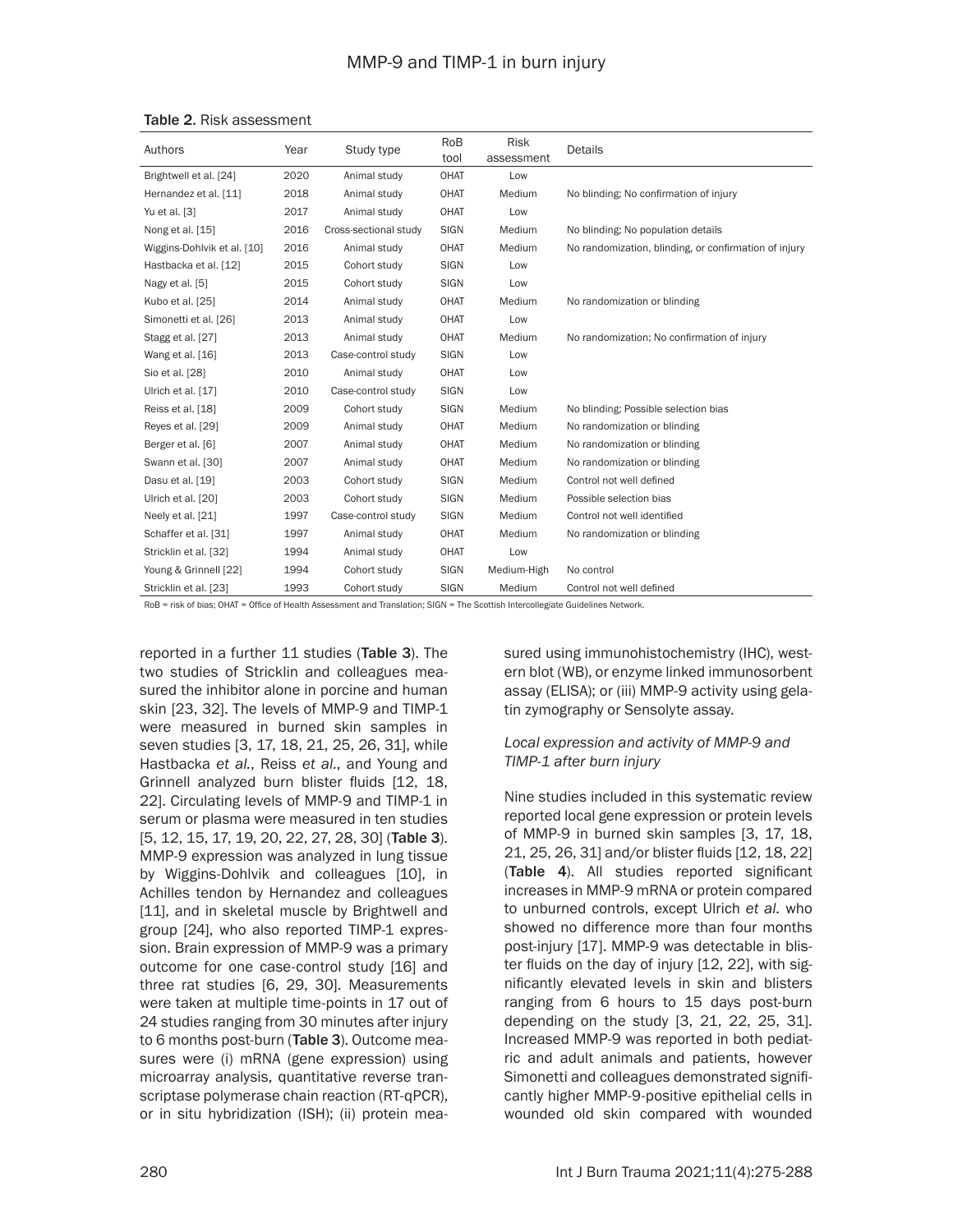| Authors                     | Year | Parameter        | Sample                                | Timepoints                                                         | <b>Detection Method</b>                                               |
|-----------------------------|------|------------------|---------------------------------------|--------------------------------------------------------------------|-----------------------------------------------------------------------|
| Brightwell et al. [24]      | 2020 | $MMP-9 + TIMP-1$ | Skeletal muscle                       | 7, 14, 21 days                                                     | Protein (WB)                                                          |
| Hernandez et al. [11]       | 2018 | MMP-9            | Tendon                                | 1, 3, 7, 14 days                                                   | Protein (WB)                                                          |
| Yu et al. [3]               | 2017 | $MMP-9 + TIMP-1$ | Skin                                  | 2, 4, 6, 8 weeks                                                   | Protein (IHC)                                                         |
| Nong et al. [15]            | 2016 | $MMP-9 + TIMP-1$ | Serum                                 | Within 96 hours after injury                                       | Gene expression (Microarray<br>analysis)                              |
| Wiggins-Dohlvik et al. [10] | 2016 | MMP-9            | Lung                                  | 3 hours after injury                                               | Protein (WB)<br>Activity (Sensolyte assay)                            |
| Hastbacka et al. [12]       | 2015 |                  | MMP-9 + TIMP-1 Blister fluid + plasma | On admission; every 3 hours to 24<br>hours; day 1, 2, 3, 7, 14, 21 | Protein (ELISA)                                                       |
| Nagy et al. [5]             | 2015 | $MMP-9 + TIMP-1$ | Plasma                                | From admission to day 6                                            | Protein (ELISA)                                                       |
| Kubo et al. [25]            | 2014 | MMP-9            | Skin                                  | 3, 6, 9, 12 hours; day 1, 2, 3, 5,<br>7.14                         | Protein (IHC)                                                         |
| Simonetti et al. [26]       | 2013 | MMP-9            | Skin                                  | 7, 14, 21 days                                                     | Protein (IHC)                                                         |
| Stagg et al. [27]           | 2013 | MMP-9            | Serum                                 | 3 hours after injury                                               | Protein (WB)<br>Activity (zymography)                                 |
| Wang et al. [16]            | 2013 | MMP-9            | <b>Brain</b>                          | Within 48 hours post-mortem (21)<br>hours median)                  | Gene expression (RT-qPCR)                                             |
| Sio et al. [28]             | 2010 | MMP-9            | Plasma                                | 8 hours after injury                                               | Protein (ELISA + WB + IHC)                                            |
| Ulrich et al. [17]          | 2010 | $MMP-9 + TIMP-1$ | Skin + serum                          | >4 months after injury                                             | Gene expression (RT-gPCR)<br>Protein (ELISA)                          |
| Reiss et al. [18]           | 2009 | $MMP-9 + TIMP-1$ | Blister fluid + skin                  | 5-32 days after injury                                             | Protein (WB)<br>Activity (zymography)                                 |
| Reyes et al. [29]           | 2009 | MMP-9            | <b>Brain</b>                          | 3, 7, 24 hours after injury                                        | Protein (WB)                                                          |
| Berger et al. [6]           | 2007 | MMP-9            | <b>Brain</b>                          | 3, 7 hours after injury                                            | Gene expression (RT-qPCR)                                             |
| Swann et al. [30]           | 2007 | MMP-9            | Brain + serum                         | 7, 24, 72 hours after injury                                       | Gene expression (RT-qPCR)<br>Protein (ELISA)<br>Activity (zymography) |
| Dasu et al. [19]            | 2003 | $MMP-9 + TIMP-1$ | Serum                                 | 30 min; 3, 7, 21 days                                              | Protein (ELISA)                                                       |
| Ulrich et al. [20]          | 2003 | $MMP-9 + TIMP-1$ | Serum                                 | Within 2 hours of injury; 1, 3, 7, 14<br>days; 1, 3, 6 months      | Protein (ELISA)                                                       |
| Neely et al. [21]           | 1997 | $MMP-9 + TIMP-1$ | Skin                                  | 3-5 days after injury                                              | Gene expression (RT-qPCR)<br>Activity (zymography)                    |
| Schaffer et al. [31]        | 1997 | $MMP-9 + TIMP-1$ | Skin                                  | 5, 10, 15 days after injury                                        | Gene expression (ISH)                                                 |
| Stricklin et al. [32]       | 1994 | TIMP-1           | Skin                                  | 6 days after injury                                                | Gene expression (ISH)                                                 |
| Young & Grinnell [22]       | 1994 | MMP-9            | Blister fluid + plasma                | 4-8 hours after injury; then every<br>48-72 hours until day 8-13   | Protein (IHC)<br>Activity (zymography)                                |
| Stricklin et al. [23]       | 1993 | TIMP-1           | Skin                                  | 2-34 days after injury                                             | Gene expression (ISH)                                                 |

Table 3. Study samples, measurements and timepoints

MMP-9 = matrix metalloproteinase-9;TIMP-1 = tissue inhibitor of metalloproteinase-1; WB = Western blot; IHC = immunohistochemistry; ELISA = enzyme-linked immunosorbent assay; RT-qPCR = quantitative reverse transcriptase polymerase chain reaction; ISH = in situ hybridization.

young skin in a rat model (60.6 ± 2.5% *vs* 30.0 ± 3.2%; *P*<0.0001) [26].

With regards to MMP-9 enzyme activity, Neely *et al.* reported a significant 20 to 30-fold increase in burned skin from pediatric patients when compared with unburned skin [21]. MMP-9 activity assays of blister fluids from human patients with both partial and full-thickness burns conducted by Reiss *et al.* [18] and Young and Grinnell [22] showed differences related to the severity of injury, and between non-healing wounds and healing or epithelializing wounds (Table 4). MMP-9 activity was increased in full-thickness and non-healing burns, whereas active MMP-9 was reduced or

absent from less severe and healed wounds [18, 22].

TIMP-1 expression at the site of injury increased later than MMP-9 in both animals and humans, with weak or irregularly distributed TIMP-1 on days 2 to 3 post-burn [3, 23] before significant increases from about day 5 to 14 [3, 21, 32]. Schaffer *et al.* [31] and Stricklin *et al.* [23] both reported a decrease in skin TIMP-1 levels as burn wound repair progressed (Table 4). TIMP-1 expression at a later stage of wound healing (>4 months post-burn) was shown by Ulrich and colleagues [17] to be significantly increased in extended hypertrophic burn scars. Analysis of burn blister fluids showed detect-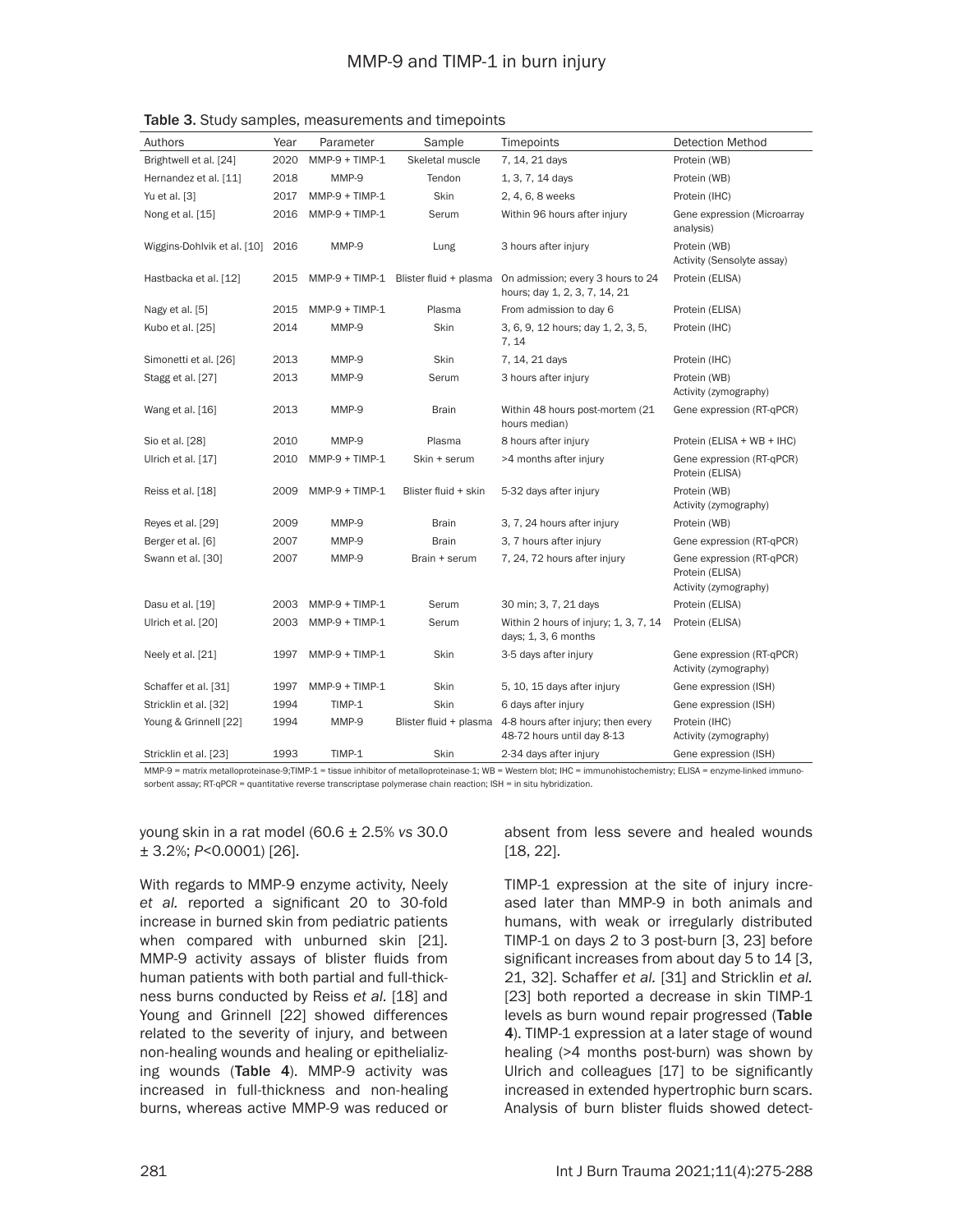# MMP-9 and TIMP-1 in burn injury

| Authors               | Year | Parameter        | Major Findings                                                                                                                                                                                                                     |
|-----------------------|------|------------------|------------------------------------------------------------------------------------------------------------------------------------------------------------------------------------------------------------------------------------|
| Yu et al. [3]         | 2017 | $MMP-9 + TIMP-1$ | • MMP-9 low on day 3, from day 7 to day 14 (P<0.05 vs control)                                                                                                                                                                     |
|                       |      |                  | • TIMP-1 irregularly distributed on day 3, from day 10 to 14 (P<0.001 vs control)                                                                                                                                                  |
| Hastbacka et al. [12] | 2015 | $MMP-9 + TIMP-1$ | • MMP-9 (53.6 ng/ml) and TIMP-1 (81.7 ng/ml) detectable in burn blister fluids on burn center<br>admission                                                                                                                         |
| Kubo et al. [25]      | 2014 | MMP-9            | • MMP-9 significantly from 6 hours to 14 days post-injury                                                                                                                                                                          |
| Simonetti et al. [26] | 2013 | MMP-9            | • MMP-9 in wounded skin vs unwounded skin in both young and old animals $(P<0.0001)$                                                                                                                                               |
| Ulrich et al. [17]    | 2010 | $MMP-9 + TIMP-1$ | • No difference in MMP-9 expression in burn scar tissue vs controls<br>• TIMP-1 in hypertrophic scars after burn $(P<0.05)$                                                                                                        |
| Reiss et al. [18]     | 2009 | $MMP-9 + TIMP-1$ | • MMP-9 in injured tissue; not expressed in uninjured skin<br>• Active MMP-9 high in full-thickness and non-healing wounds<br>• Inactive MMP-9 higher in less severe and healed wounds<br>• TIMP-1 only expressed in 1/20 patients |
| Neely et al. [21]     | 1997 | $MMP-9 + TIMP-1$ | • MMP-9 expression in burn samples<br>• MMP-9 activity in burn vs unburned skin (20-30-fold; P<0.05)<br>• TIMP-1 mRNA expressed in burn and normal samples, with expression in burn wounds                                         |
| Schaffer et al. [31]  | 1997 | $MMP-9 + TIMP-1$ | • MMP-9 present in dermis and epidermis 5-15 days post-injury<br>• TIMP-1 levels initially, as wound repair progresses                                                                                                             |
| Stricklin et al. [32] | 1994 | TIMP-1           | • TIMP-1 detected throughout wound 6 days post-burn; not present in uninjured skin                                                                                                                                                 |
| Young & Grinnell [22] | 1994 | MMP-9            | . ProMMP-9 & MMP-9 complex observed in burn fluid on day 0<br>• Higher MMP-9 detected day 2, to a peak on day 4, then<br>• Activated MMP-9 in non-epithelializing burn wounds and in epithelializing burn wounds                   |
| Stricklin et al. [23] | 1993 | TIMP-1           | • TIMP-1 highly expressed throughout wound but not in necrotic or nonwounded areas<br>• Weak TIMP-1 signals at day 2 and from 22-34 days post-injury                                                                               |

Table 4. Local expression and activity of MMP-9 and TIMP-1 following burn injury

MMP-9 = matrix metalloproteinase-9; TIMP-1 = tissue inhibitor of metalloproteinase-1.

able levels of TIMP-1 protein on hospital admission in the Hastbacka *et al.* study [12], which contrasted with Reiss *et al.'s* findings of TIMP-1 in only one of 20 patients in samples collected 5 to 32 days after injury [18].

# *Systemic expression of MMP-9 and TIMP-1 after burn injury*

Early increases in circulating levels of MMP-9 on the day of burn injury were reported by Hastbacka *et al.* [12], Nagy *et al.* [5], and Stagg *et al.* [27] (Table 5). The temporal expression and/or activity of serum or plasma MMP-9 differed across studies with Swann *et al.* [30] and Hastbacka *et al.* [12] showing a fall to control levels by 7 to 12 hours and 12 to 24 hours respectively. Nagy *et al.* [5] also reported decreasing levels after admission, including significantly lower MMP-9 on day 4 to 6 compared to unburned controls. In contrast, Ulrich and colleagues showed increased serum MMP-9 between day 3 and 14 post-burn [20], while systemic MMP-9 remained unchanged in a study of pediatric burn patients until day 21 [19].

All studies that reported circulating levels of TIMP-1 showed significant increases compared to pre-burn levels and/or unburned controls [5, 12, 15, 17, 19, 20] (Table 5). Increases were reported as early as day 1 post-burn, with higher levels maintained up to 6 months after injury [20]. Similar to findings in skin samples, serum TIMP-1 >4 months post-burn was significantly increased in patients with extended hypertrophic burn scars [17]. Hastbacka *et al.* reported significantly higher plasma levels of TIMP-1 in patients with >20% TBSA burns compared with burns covering <20% TBSA (*P*<0.002) [12] (Table 5).

# *Peripheral expression and activity of MMP-9 and TIMP-1 after burn injury*

Two rodent studies investigated MMP-9 and TIMP-1 expression in the musculoskeletal system after 30-40% TBSA burn injury [11, 24] (Table 6). Brightwell *et al.* showed no change in MMP-9 levels in skeletal muscle dorsal to the burn site, but significantly increased TIMP-1 on days 7 and 14 post-burn [24]. In contrast, Hernandez and colleagues reported two significant increases in MMP-9 in Achilles tendon after burn; the first on day 3, followed by a >20 fold increase on day 14 [11]. In another rodent study, Wiggins-Dohlvik *et al.* found a non-significant elevation in MMP-9 protein together with a significant 40% increase in MMP-9 activity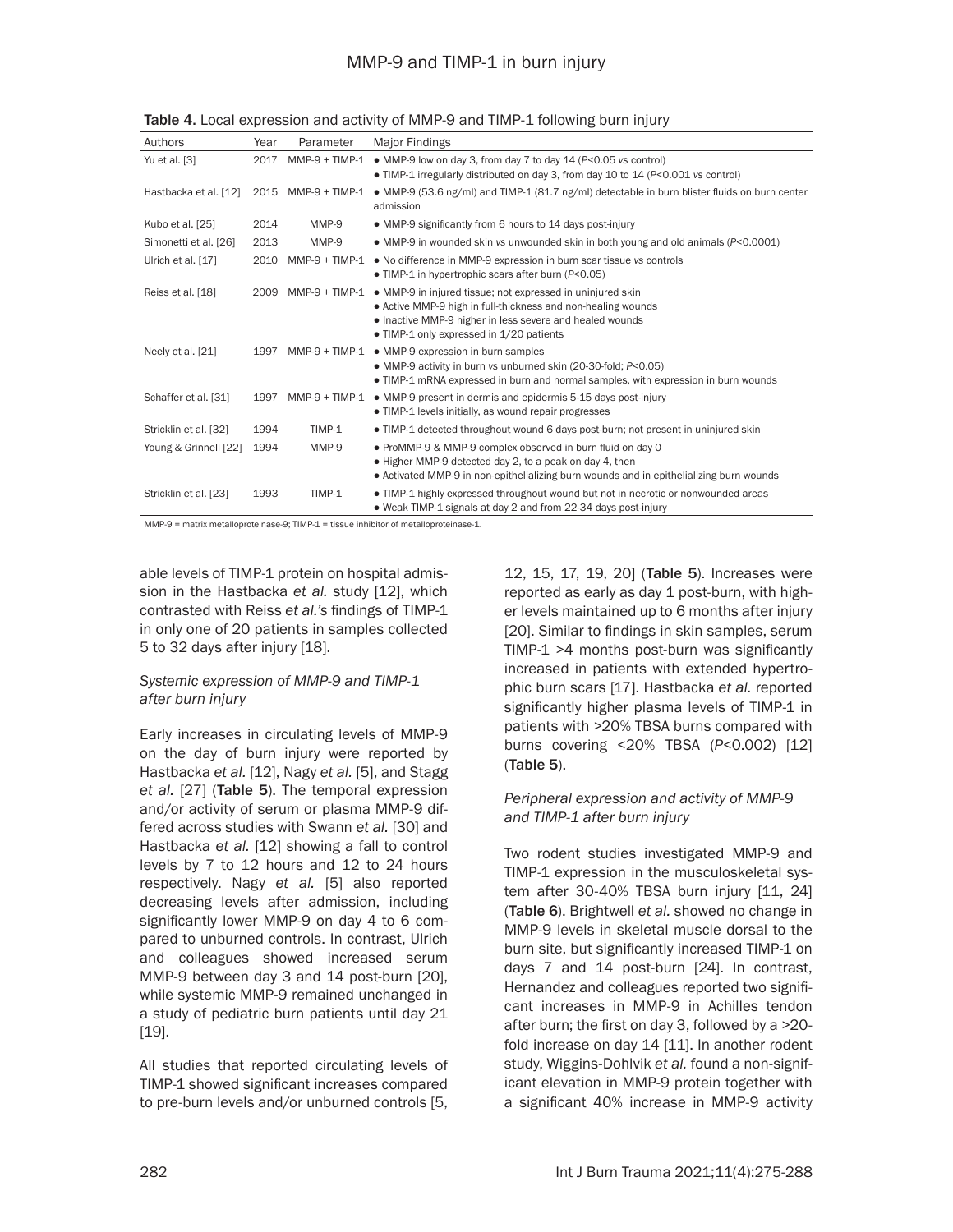# MMP-9 and TIMP-1 in burn injury

| Authors               | Year | Parameter        | Major Findings                                                                                                                                                                                                                                          |
|-----------------------|------|------------------|---------------------------------------------------------------------------------------------------------------------------------------------------------------------------------------------------------------------------------------------------------|
| Nong et al. [15]      | 2016 | $MMP-9 + TIMP-1$ | • MMP-9 and TIMP-1 upregulated vs non-burn controls (P<0.05)                                                                                                                                                                                            |
| Hastbacka et al. [12] | 2015 | $MMP-9 + TIMP-1$ | • MMP-9 early ( $P = 0.016$ vs controls), to control values by 12-24 hours<br>• TIMP-1 vs controls ( $P < 0.001$ ) and higher in >20% vs <20% TBSA ( $P < 0.002$ )<br>• TIMP-1 later than MMP-9 (12 hours) and remained high in >20% TBSA burn patients |
| Nagy et al. [5]       | 2015 | $MMP-9 + TIMP-1$ | • MMP-9 elevated on admission (P<0.001) and thereafter<br>• MMP-9 lower on days 4-6 vs non-burned controls (P<0.05)<br>• TIMP-1 at day 2 (P<0.001) and elevated to day 5<br>• MMP-9/TIMP-1 ratio lower on days 3-5 vs controls (P<0.01)                 |
| Stagg et al. [27]     | 2013 | MMP-9            | • MMP-9 present in burn but not sham serum 3 hours after injury<br>• MMP-9 activity 3 hours after burn (P<0.01)                                                                                                                                         |
| Ulrich et al. [17]    | 2010 | $MMP-9 + TIMP-1$ | • No difference in serum MMP-9 in patients with extended hypertrophic scars vs controls<br>• TIMP-1 in patients with extended hypertrophic scars vs control patients ( $P < 0.05$ )                                                                     |
| Swann et al. [30]     | 2007 | MMP-9            | • No difference in serum MMP-9 vs controls at 7 hours (P>0.05)<br>• MMP-9 activity at 7 hours (P<0.05), returning to control levels between 7 and 12 hours                                                                                              |
| Dasu et al. [19]      | 2003 | $MMP-9 + TIMP-1$ | • MMP-9 levels at day 21 vs controls (P<0.05)<br>• TIMP-1 levels did not change with time after burn but were higher than controls from day 3<br>to day $21 (P < 0.05)$                                                                                 |
| Ulrich et al. [20]    | 2003 | $MMP-9 + TIMP-1$ | • MMP-9 between day 3 and day 14 vs non-burn controls (P<0.05)<br>• TIMP-1 at day 3 (P<0.05) and remained significantly elevated 6 months after injury<br>• TIMP-1 vs control group from day 1 to 6 months (P<0.05)                                     |
| Young & Grinnell [22] | 1994 | MMP-9            | • Little gelatinase activity detected in plasma                                                                                                                                                                                                         |

#### Table 5. Systemic expression of MMP-9 and TIMP-1 following burn injury

MMP-9 = matrix metalloproteinase-9; TIMP-1 = tissue inhibitor of metalloproteinase-1; TBSA = total body surface area.

#### Table 6. Peripheral expression and activity of MMP-9 and TIMP-1 following burn injury

| Authors                     | Year | Tissue          | Parameter        | Maior Findings                                                                                                         |
|-----------------------------|------|-----------------|------------------|------------------------------------------------------------------------------------------------------------------------|
| Brightwell et al. [24]      | 2020 | Skeletal muscle | $MMP-9 + TIMP-1$ | • No change in MMP-9 after burn<br>• TIMP-1 at day 7 ( $P = 0.048$ ) and day 14 ( $P = 0.0001$ )                       |
| Hernandez et al. [11]       | 2018 | Tendon          | MMP-9            | • MMP-9 after injury (P<0.05 vs control at day 3)<br>• Second at day 14 ( $>$ 20-fold vs control; $P < 0.05$ )         |
| Wiggins-Dohlvik et al. [10] | 2016 | Lung tissue     | MMP-9            | • MMP-9 protein higher in burn animals vs shams ( $P = 0.15$ )<br>• MMP-9 activity ~40% in burn animals ( $P = 0.02$ ) |
| Wang et al. [16]            | 2013 | Brain           | MMP-9            | • MMP-9 in deaths due to severe burns (P<0.05)                                                                         |
| Reyes et al. [29]           | 2009 | <b>Brain</b>    | MMP-9            | • MMP-9 expression and activity 7 hours post-burn (P<0.01)                                                             |
| Berger et al. [6]           | 2007 | <b>Brain</b>    | MMP-9            | • MMP-9 3 hours after thermal injury ( $P < 0.05$ ) and remained high at<br>7 hours (P<0.05 vs unburned controls)      |
| Swann et al. [30]           | 2007 | <b>Brain</b>    | MMP-9            | • MMP-9 post-burn (P<0.01 at 3 hours and 7 hours), returning to<br>control levels at 24 hours                          |

MMP-9 = matrix metalloproteinase-9; TIMP-1 = tissue inhibitor of metalloproteinase-1.

within lung tissue, 3 hours after 30% TBSA burn injury [10].

MMP-9 expression in brain after severe fullthickness burns (60-70% TBSA) in Sprague-Dawley rats was described in three studies included in this systematic review [6, 29, 30] (Table 6). Brain MMP-9 mRNA was shown to be significantly increased at 3 and 7 hours after burn [6, 30], with a return to control levels by 24 hours [30]. Increased MMP-9 protein and activity were first reported at 7 hours post-injury [29]. A review of forensic autopsy cases also reported significantly elevated MMP-9 mRNA in brains of severe burns patients who died >30 minutes after injury [16].

### *Correlation between MMP-9 and TIMP-1 and burn injury severity*

Of three cohort studies that assessed correlations between circulating MMP-9 and burn injury severity, only Nagy *et al.* showed a weak positive correlation between MMP-9 and TBSA [5, 12, 20] (Table 7). Reiss *et al.* reported a positive correlation between MMP-9 protein and activity in burned skin and burn depth [18]. No study found an association between MMP-9 and survival or other outcome measures (Table 7).

In direct contrast to MMP-9, circulating TIMP-1 was associated with survival [5, 12], with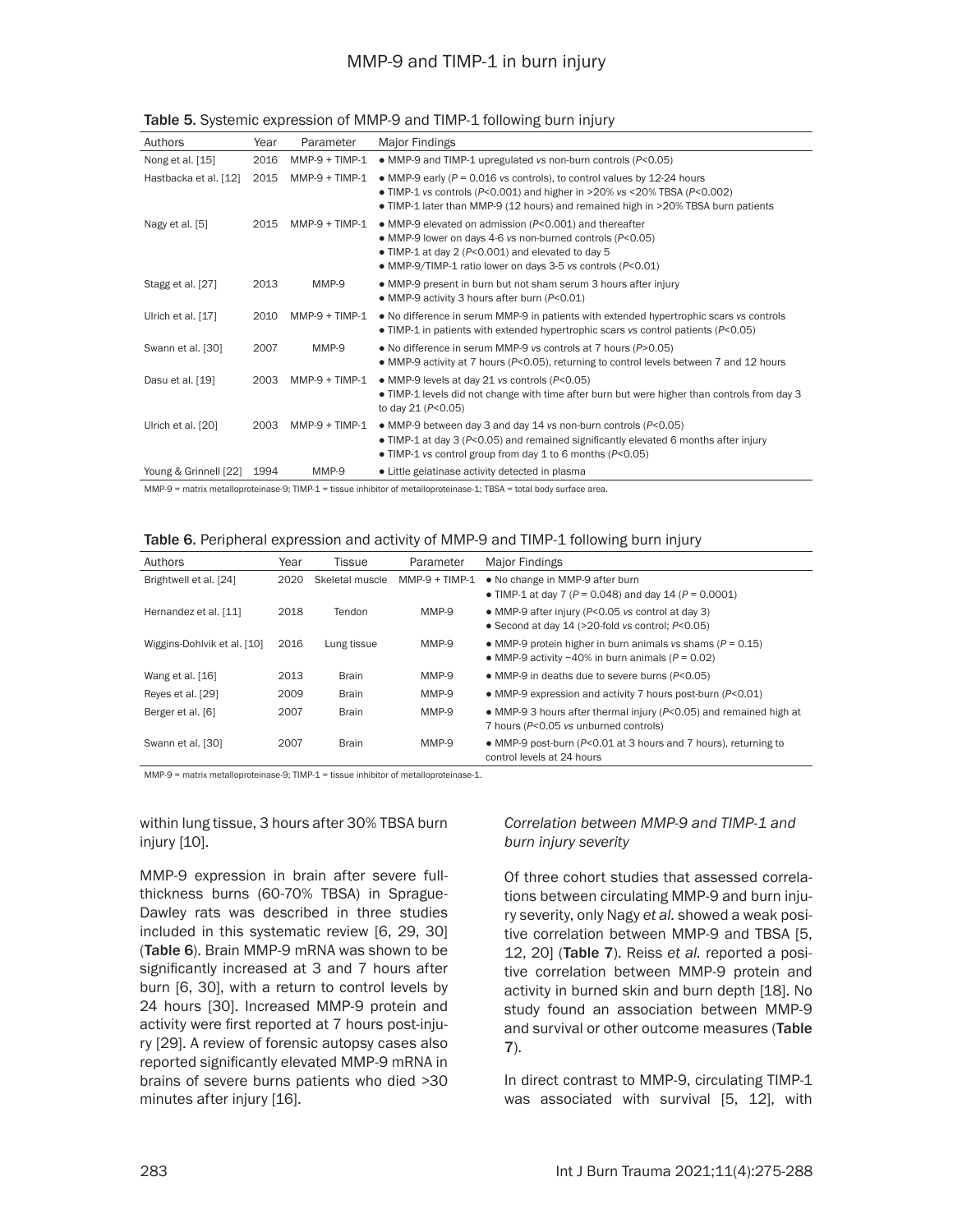| Authors                    | Year | Parameter      | Major Findings                                                                                                                                                                                                                                                                                                                                                                                                                                              |
|----------------------------|------|----------------|-------------------------------------------------------------------------------------------------------------------------------------------------------------------------------------------------------------------------------------------------------------------------------------------------------------------------------------------------------------------------------------------------------------------------------------------------------------|
| Hastbacka et al. [12] 2015 |      | MMP-9 + TIMP-1 | • MMP-9 at 24-48 hours did not correlate with TBSA or outcome<br>. Plasma TIMP-1 showed high positive correlation with TBSA<br>• TIMP-1 correlated with SOFA ( $r = 0.592$ , $P = 0.002$ ), fluid ( $r = 0.63$ , $P < 0.001$ ) and noradrena-<br>line ( $r = 0.753$ , $P < 0.001$ )<br>• TIMP-1 independently associated with mortality ( $P = 0.03$ )<br>• TIMP-1 at 24-48 hours predicted 90-day survival (AUC 0.846 [95% CI 0.603-0.989]; $P =$<br>0.002 |
| Nagy et al. [5]            | 2015 | MMP-9 + TIMP-1 | • Admission plasma MMP-9 showed weak correlation with burn extent ( $r = 0.437$ ; $P = 0.014$ )<br>but no association with survival<br>• Plasma TIMP-1 did not correlate with extent of burns, but showed weak significant correlation<br>with survival (Day 5: r = 0.432, P = 0.028; Day 6: r = 0.444, P = 0.014)                                                                                                                                          |
| Reiss et al. [18]          | 2009 | MMP-9 + TIMP-1 | • Expression and activation of MMP-9 in injured tissue correlated with degree of injury and<br>location relative to wound                                                                                                                                                                                                                                                                                                                                   |
| Ulrich et al. [20]         | 2003 | MMP-9 + TIMP-1 | • No correlation between serum MMP-9 and TBSA<br>• Serum TIMP-1 on day 3 and day 7 correlated with TBSA ( $r = 0.46$ and $r = 0.53$ , respectively;<br>$P < 0.05$ )<br>• Serum TIMP-1 at 6 months correlated with Burn Scar Index ( $r = 0.65$ , $P < 0.05$ )                                                                                                                                                                                               |

| Table 7. Correlation of MMP-9 and TIMP-1 with injury severity and outcomes |  |
|----------------------------------------------------------------------------|--|
|----------------------------------------------------------------------------|--|

MMP-9 = matrix metalloproteinase-9; TIMP-1 = tissue inhibitor of metalloproteinase-1; TBSA = total body surface area; SOFA = Sequential Organ Failure Assessment; AUC = area under the curve; CI = confidence interval. The Burn Scar index, often called the Vancouver Scar Scale, scores burn scars on four parameters: (1) pigmentation, (2) vascularity, (3) pliability, and (4) height.

Hastbacka and colleagues showing plasma levels at 24 to 48 hours predicted 90 day survival when controlling for age and injury severity [12] (Table 7). Plasma TIMP-1 also correlated with Sequential Organ Failure Assessment (SOFA), as well as noradrenaline and fluid volume administered [12]. One study reported a correlation between serum TIMP-1 and TBSA on days 3 and 7 after burn [20], but no correlation was found by Nagy *et al.* [5].

### **Discussion**

MMP-9 and its endogenous inhibitor TIMP-1 are key regulators of inflammation and wound healing, that are are significantly upregulated both locally and systemically in burns patients. Given their pivotal role in the acute inflammatory response following burn injury, perturbations in the dynamic balance of expression and activity of MMP-9 and TIMP-1 might also contribute to secondary tissue damage and mortality. We conducted a systematic review of studies reporting local, systemic and peripheral MMP-9 and/or TIMP-1 expression after burn trauma and found a potential role for TIMP-1 as a prognostic blood biomarker. The main findings will now be discussed.

# *Increased MMP-9 at the site of injury and systemically*

Increased MMP-9 was reported at the site of injury in all studies early after burn trauma, consistent with its known role in the early inflammatory phase of wound healing [3, 33] (Table 4). However in excess, MMP-9 can delay wound healing, with excessive MMP-9 activity in nonhealing, non-epithelializing wounds a finding of two studies in this review [18, 22]. Critical to MMP-9 regulation is its endogenous inhibitor TIMP-1, whose expression is upregulated by fibroblasts ~2 to 3 days after burn, resulting in inactivation of MMP-9 and prevention of excessive ECM degradation [3]. Reduced TIMP-1 production has been associated with delayed wound healing in elderly patients [18], which is consistent with the higher levels of MMP-9 reported in wounded old skin compared with wounded young skin in animal models [26]. Conversely, excessive local production of TIMP-1 may increase collagen synthesis and deposition, leading to severe fibrosis, and pathologic scar formation as was found by Ulrich *et al.* [17]. Serum TIMP-1 was also significantly elevated in burns patients with hypertrophic scarring [17, 20], suggesting it may be a useful biomarker. Early identification of at-risk patients with elevated serum TIMP-1 may facilitate targeted treatment to reduce hypertrophic scarring, which requires multiple surgeries and causes significant disability.

Our analysis also found significant increases of MMP-9 in the circulation in multiple studies early after burn injury [5, 12, 15, 20, 27] (Table 5). This is consistent with early increases in proinflammatory cytokines after burns which stimulate MMP-9 synthesis [5, 12]. However, there was one outlier. The study of Dasu *et al.* found no systemic MMP-9 increase until day 21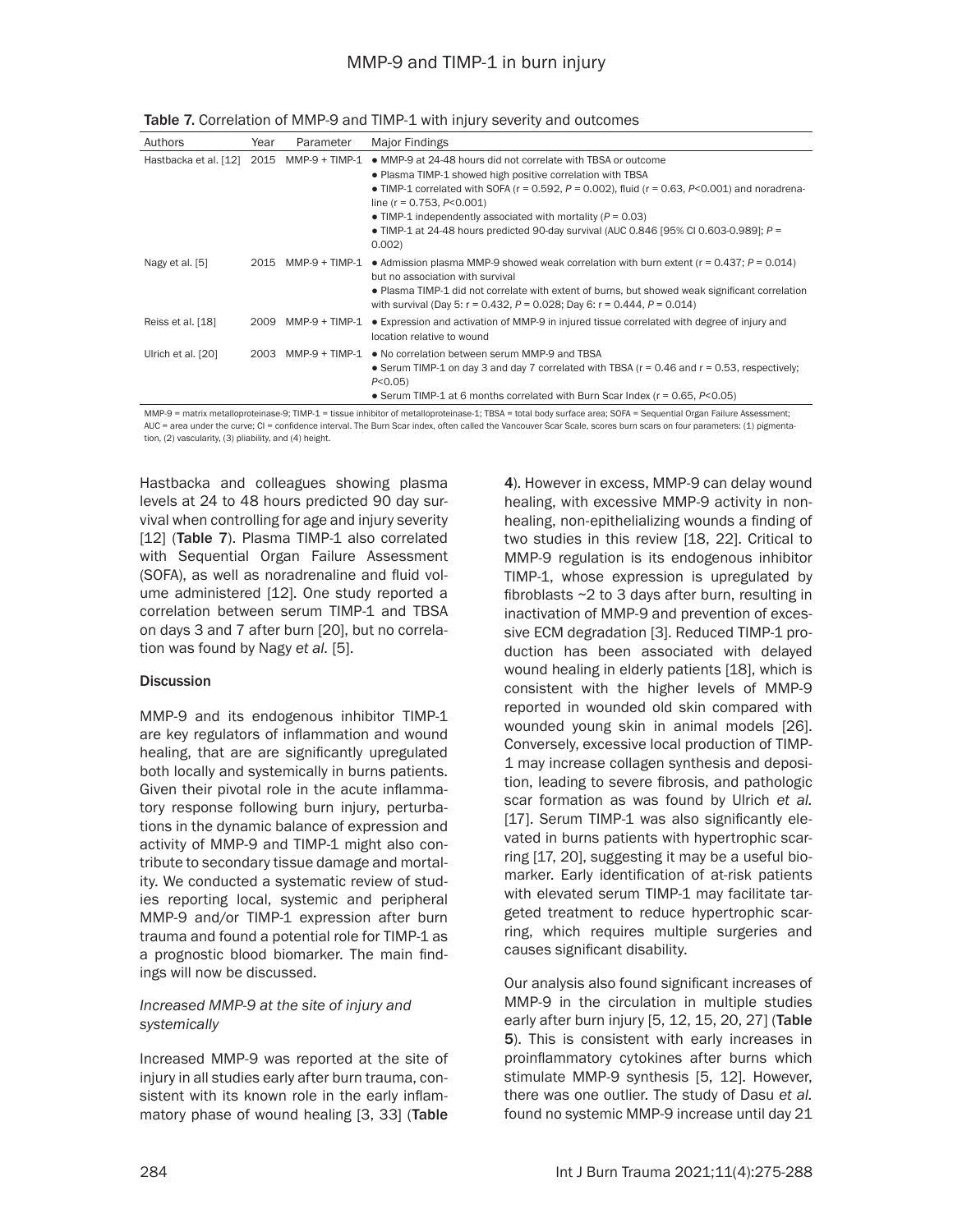after burn [19]. This may be an age-associated effect since this study included only pediatric patients  $(7.9 2.5 \text{ years})$  (Table 1)  $[19]$ . Differences may also be related to the extent and severity of burns. For example, earlier and higher levels of circulating MMP-9 were reported in the studies of Hastbacka *et al.* [12] and Nagy *et al.* [34] compared with Ulrich *et al.* [20], which are likely related to the severity of injury with TBSA >20%, 15-80%, and >5% for the three studies, respectively (Table  $1$ ). There is a positive correlation between the degree of the burn-induced inflammatory response and [35, 36], resulting in increased cytokine release in more severely injured patients, and therefore increased MMP-9. TIMP-1 synthesis is also stimulated by inflammatory cytokines [12], with multiple studies reviewed reporting elevated serum or plasma TIMP-1 after injury, and higher levels in more severely injured patients (Table 5) [5, 12, 19, 20]. Age-associated differences in MMP-9 and TIMP-1, as well as differences related to burn severity, may be important variables following burn trauma and need further investigation.

# *MMP-9/TIMP-1 influences inflammation and injury at distant sites*

The present analysis found evidence of the MMP-9/TIMP-1 system contributing to inflammation and tissue injury distant from the burn site (Table 6). An example is burn-associated musculoskeletal damage including collagen breakdown in skeletal muscle and tendon remodeling [11, 24]. Two organs of importance are the lungs, the site of the most prevalent organ dysfunction after severe burns [37], and brain, given burn encephalopathy is highly correlated with mortality [29]. In the lungs, MMP-9 secreted by activated polymorphonuclear (PMN) leukocytes may be involved in mediating acute lung injury (ALI), which is also associated with mortality [13, 28]. Wiggins-Dohlvik *et al.* reported a non-significant elevation in MMP-9 protein in lung, but a significant 40% increase in activity [10]. In contrast to the soluble form, MMP-9 bound to PMN surfaces is resistant to TIMP-1 inhibition [13], such that the increased activity may be due to reduced inhibition rather than increased synthesis [10]. Furthermore, TIMP-1 may also be localized on the surface of activated PMNs, where it plays an opposite role by anchoring soluble MMP-9, and thereby promoting MMP-9 proteolytic activity rather than inhibiting it [38]. MMP-9 synthesis and regulation may therefore be tissue-specific, with further investigation regarding the modulation of the MMP-9-TIMP-1 system in different tissue types required to develop targeted treatments.

# *MMP-9 increases in the brain after burn injury*

MMPs are critical for maintaining integrity of the blood-brain barrier (BBB) as well as neuronal network remodeling [1, 6]. All studies examining MMP-9 expression and activity in the brain showed significant increases following burn injury [6, 16, 29, 30], consistent with findings following other traumatic stimuli such as brain injury and stroke [39]. This increase may result from (i) neuronal expression in response to upregulated cytokines such as TNF-α and IL-1β in the brain early after peripheral burn injury [29, 30], or (ii) as a result of leukocyte infiltration, if the BBB is compromised [39]. MMP-9 itself digests the endothelial basal lamina of the BBB, leading to increased permeability and burn-associated cerebral edema [16, 29, 39]. Increased brain MMP-9 is unlikely to be caused by systemic expression given that in the study of Swann and colleagues, brain expression increased by 3 hours after injury, while serum MMP-9 levels did not [30]. Further understanding of the underlying mechanisms of MMP-9 synthesis and regulation in the brain after burns is vital for the development of therapeutic interventions to reduce or correct BBB dysfunction and cerebral complications that are highly correlated with mortality [6, 16, 29].

# *TIMP-1 as a prognostic marker of burn severity and outcome*

Changes in plasma levels of MMP-9 and TIMP-1 are increasingly being evaluated as prognostic biomarkers in critically ill patients. While lower levels of circulating MMP-9 have been associated with improved outcomes including survival in sepsis [12], this review found no evidence of a correlation between serum or plasma MMP-9 and extent of burn injury or outcome measures (Table 7) [5, 12, 20]. Circulating TIMP-1, on the other hand, showed good correlation with TBSA [12, 20], survival [5, 12], and other surrogate markers of burn injury severity and outcome [12, 20], and may be a promising biomarker in outcome prognostication of burns patients.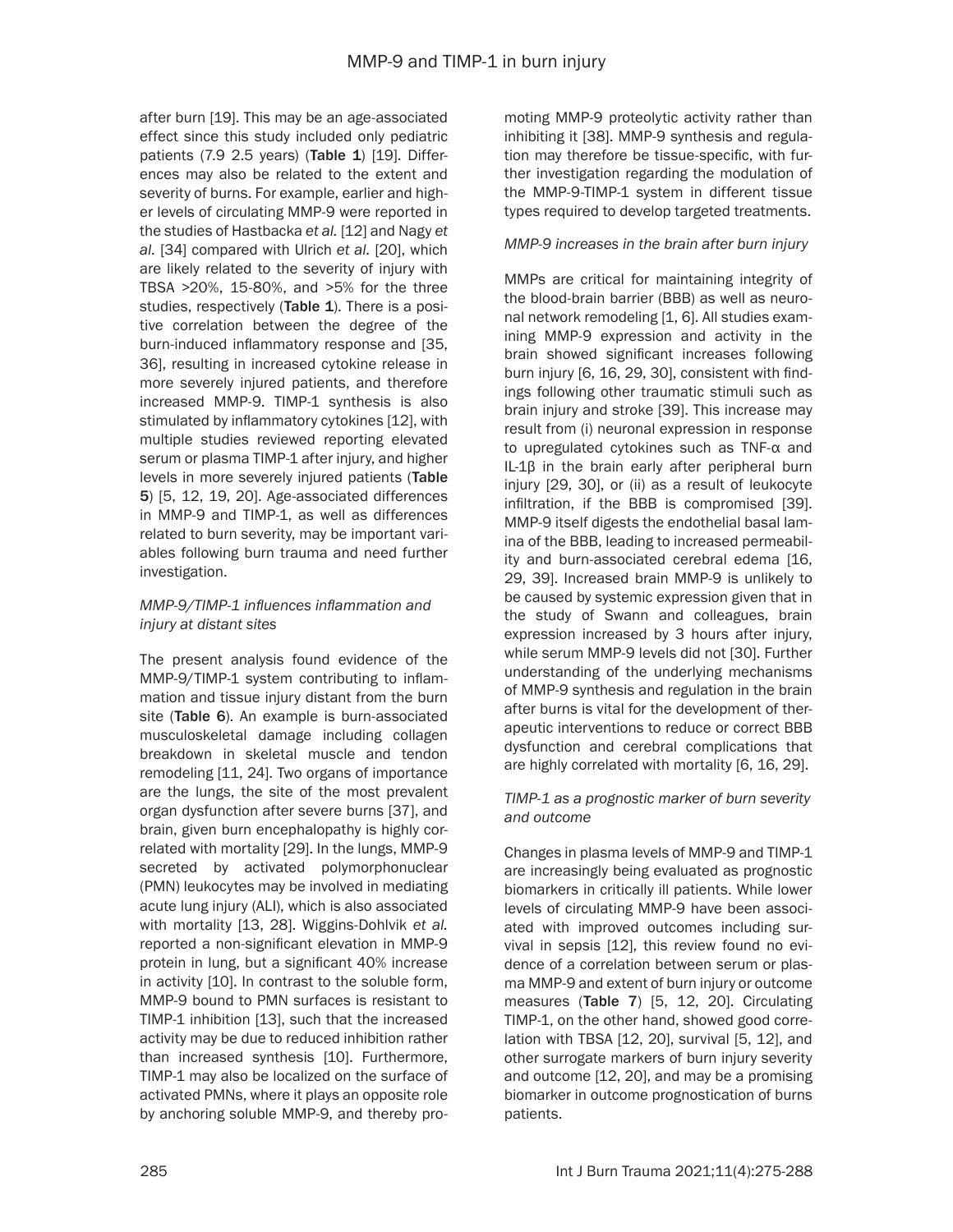# Limitations

These conclusions are limited by the heterogeneity of the reviewed studies which included burns covering 1 to 80% TBSA and a mix of superficial, partial and full-thickness burns (Table 1). In addition, the studies were all monocentric and ~40% had sample sizes less than 20 subjects, including Young and Grinnell which reported on only three patients [22]. Comparisons are also limited by the range of sampling times and time between measurements, which has a strong influence on results as shown by the temporal changes in expression reported in different studies (Tables 3-5). Furthermore, burns injury is often complicated by sepsis, which has also been shown to upregulate MMPs [40]. It was not possible to assess the contribution of sepsis as a confounding variable since Hastbacka *et al.* was the only study to report suspected or verified sepsis in their patient cohort [12].

Another important consideration when evaluating these findings is the detection method used to quantitate levels of MMP-9 and TIMP-1. Measurement is complicated by the fact that MMPs exist in three forms, as inactive pro-MMPs, active MMPs, and TIMP-complexed MMPs [8]. As shown in Table 3, different studies included in this systematic review employed different detection methods all of which have their own limitations. Seven studies reported gene expression only [6, 15, 16, 23, 30-32], and while there is normally reasonable correlation between mRNA and protein levels [41], mRNA cannot measure the activity of proteinases. Similarly the use of Western blotting, immunohistochemistry, or ELISAs to detect MMP-9 protein in circulation or tissue does not reflect its biological activity. The antibodies used in these assays may immunoreact with pro-MMP-9, active MMP-9, and TIMP-complexed MMP-9, as well as other degradation products [4, 8]. Gelatin substrate zymography analysis which is the most common technique to measure gelatinase activity, and was reported in four studies [18, 21, 22, 27], also detects some inactive MMP proforms reducing its sensitivity and reliability [8].

### Future research

The results of this systematic review suggest a promising role for TIMP-1 as a prognostic mark-

er in burns patients. Large-scale multi-center prospective cohort studies, in both pediatric and adult patients, including equal male-female representation, with repeated sampling of blood and burn wounds from the time of injury until 6 to 12 months, would help validate the reliability of TIMP-1 as a prognostic outcome marker. In addition, the following knowledge gaps require further research: (1) Circulating MMP-9 and MMP-9: TIMP-1 ratio as predictors of morbidity including delayed wound healing in burns patients. A blood-based biomarker would be beneficial for risk stratification and personalized treatment. (2) Age-specific pathophysiological differences in MMP-9 and TIMP-1 expression following burn injury. Impaired wound healing in aged burn patients remains a therapeutic challenge [42] that will continue to grow with an aging population. Improved understanding of MMP-9/TIMP-1 system perturbations in age-associated wound healing differences may identify novel therapeutic strategies. This review also revealed a potential difference in the MMP-9 systemic response between pediatric and adult patients which requires further investigation. (3) Sex-specific pathophysiological differences in tissue and circulating MMP-9 and TIMP-1 expression following burn injury. Female patients have worse outcomes following burn injury compared to their male counterparts, though the mechanisms underlying this discrepancy are currently unknown [43]. No study has assessed sex differences in MMP-9/ TIMP-1 expression following burn injury, with all preclinical studies using only male animals, and males also comprising the majority of the clinical patient cohorts (Table 1). Future preclinical studies should include and separately analyze male and female animals, with greater female representation also required in clinical studies. (4) Correlation between circulating MMP-9 and TIMP-1 and early development of acute lung injury and cerebral complications in burns patients to optimize delivery of care and improve outcomes.

### **Conclusion**

TIMP-1 may be a useful serum biomarker in major burns patients. Further evaluation of the MMP-9-TIMP-1 system might aid in the development of improved prognostic guidelines and targeted therapeutic strategies for wound healing, as well as correction of hyperpermeability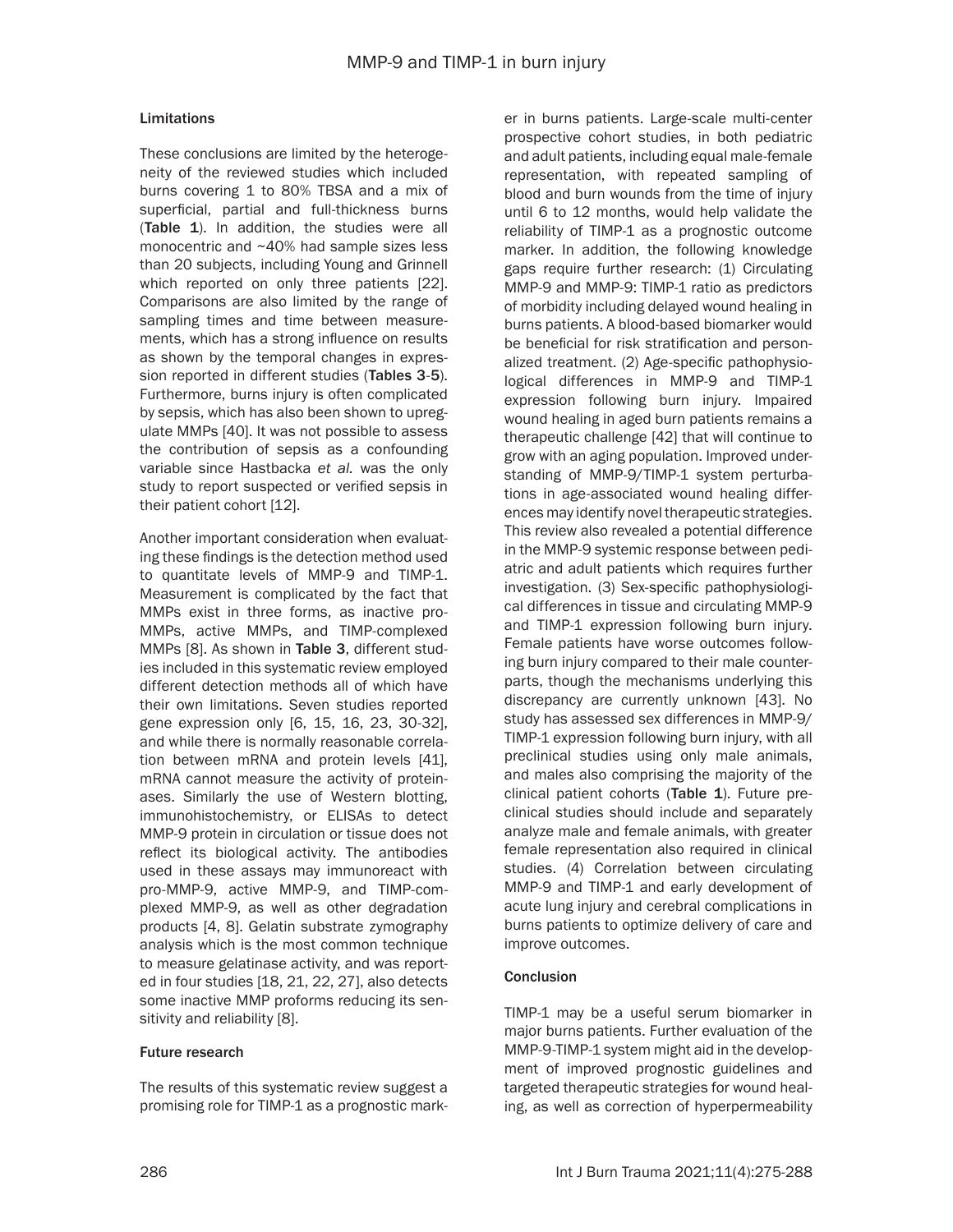in the lungs and brain following major burn injury.

### Acknowledgements

The authors would like to acknowledge the College of Medicine and Dentistry, James Cook University, for their support of this work.

### Disclosure of conflict of interest

None.

Address correspondence to: Hayley L Letson, Heart, Trauma and Sepsis Research Laboratory, College of Medicine and Dentistry, James Cook University, 1 James Cook Drive, Townsville, Queensland 4811, Australia. Tel: 61-7-47 81 5042; E-mail: [hayley.let](mailto:hayley.letson@jcu.edu.au)[son@jcu.edu.au](mailto:hayley.letson@jcu.edu.au)

# References

- [1] Rempe RG, Hartz AMS and Bauer B. Matrix metalloproteinases in the brain and bloodbrain barrier: versatile breakers and makers. J Cereb Blood Flow Metab 2016; 36: 1481- 1507.
- [2] Stamenkovic I. Extracellular matrix remodelling: the role of matrix metalloproteinases. J Pathol 2003; 200: 448-464.
- [3] Yu G, Li Y, Ye L, Wang X, Zhang J, Dong Z and Jiang D. Exogenous peripheral blood mononuclear cells affect the healing process of deep degree burns. Mol Med Rep 2017; 16: 8110- 8122.
- [4] Vandooren J, Van den Steen PE and Opdenakker G. Biochemistry and molecular biology of gelatinase B or matrix metalloproteinase-9 (MMP-9): the next decade. Crit Rev Biochem Mol Biol 2013; 48: 222-272.
- [5] Nagy B, Szelig L, Rendeki S, Loibl C, Rezman B, Lantos J, Bogar L and Csontos C. Dynamic changes of matrix metalloproteinase 9 and tissue inhibitor of metalloproteinase 1 after burn injury. J Crit Care 2015; 30: 162-166.
- [6] Berger J, Sprague SM, Wu Y, Davis WW, Jimenez DF, Barone CM and Ding Y. Peripheral thermal injury causes early blood-brain barrier dysfunction and matrix metalloproteinase expression in rat. Neurol Res 2007; 29: 610-614.
- [7] Grunwald B, Schoeps B and Kruger A. Recognizing the molecular multifunctionality and Interactome of TIMP-1. Trends Cell Biol 2019; 29: 6-19.
- [8] Nguyen TT, Mobashery S and Chang M. Roles of matrix metalloproteinases in cutaneous wound healing. Wound healing - new insights into ancient challenges. 2016. pp. 2874.
- [9] Nagase H, Visse R and Murphy G. Structure and function of matrix metalloproteinases and TIMPs. Cardiovasc Res 2006; 69: 562-573.
- [10] Wiggins-Dohlvik K, Oakley RP, Han MS, Stagg HW, Alluri H, Shaji CA, Davis ML and Tharakan B. Tissue inhibitor of metalloproteinase-2 inhibits burn-induced derangements and hyperpermeability in microvascular endothelial cells. Am J Surg 2016; 211: 197-205.
- [11] Hernandez P, Buller D, Mitchell T, Wright J, Liang H, Manchanda K, Welch T, Huebinger RM, Carlson DL, Wolf SE and Song J. Severe burninduced inflammation and remodeling of Achilles tendon in a rat model. Shock 2018; 50: 346-350.
- [12] Hastbacka J, Freden F, Hult M, Bergquist M, Wilkman E, Vuola J, Sorsa T, Tervahartiala T and Huss F. Matrix metalloproteinases -8 and -9 and tissue inhibitor of metalloproteinase-1 in burn patients. A prospective observational study. PLoS One 2015; 10: e0125918.
- [13] Owen CA, Hu Z, Barrick B and Shapiro SD. Inducible expression of tissue inhibitor of metalloproteinases-resistant matrix metalloproteinase-9 on the cell surface of neutrophils. Am J Respir Cell Mol Biol 2003; 29: 283-294.
- [14] Moher D, Liberati A, Tetzlaff J and Altman DG; PRISMA Group. Preferred reporting items for systematic reviews and meta-analyses: the PRISMA statement. Ann Intern Med 2009; 151: 264-269.
- [15] Nong Q, Li S and Liu D. A comprehensive bioinformatics method to screen key genes for severe burn. Eur J Inflamm 2015; 14: 18-26.
- [16] Wang Q, Ishikawa T, Michiue T, Zhu BL, Guan DW and Maeda H. Molecular pathology of brain edema after severe burns in forensic autopsy cases with special regard to the importance of reference gene selection. Int J Legal Med 2013; 127: 881-889.
- [17] Ulrich D, Ulrich F, Unglaub F, Piatkowski A and Pallua N. Matrix metalloproteinases and tissue inhibitors of metalloproteinases in patients with different types of scars and keloids. J Plast Reconstr Aesthet Surg 2010; 63: 1015- 1021.
- [18] Reiss MJ, Han YP and Garner WL. Alpha1-antichymotrypsin activity correlates with and may modulate matrix metalloproteinase-9 in human acute wounds. Wound Repair Regen 2009; 17: 418-426.
- [19] Dasu MR, Spies M, Barrow RE and Herndon DN. Matrix metalloproteinases and their tissue inhibitors in severely burned children. Wound Repair Regen 2003; 11: 177-180.
- [20] Ulrich D, Noah EM, von Heimburg D and Pallua N. TIMP-1, MMP-2, MMP-9, and PIIINP as serum markers for skin fibrosis in patients following severe burn trauma. Plast Reconstr Surg 2003; 111: 1423-1431.